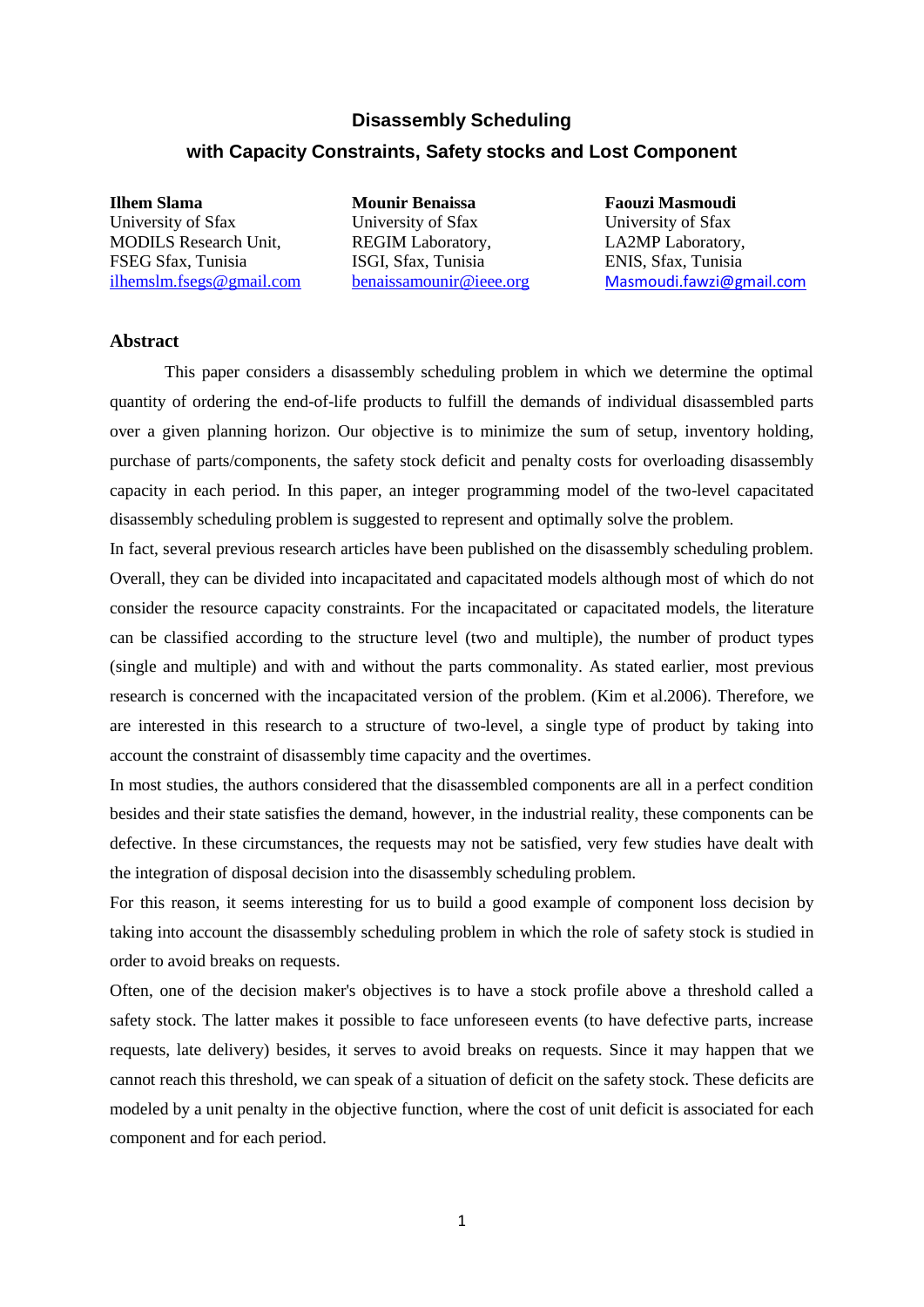

**Figure 1.** *Conceptual model* 

Disassembly process can be selective (only a selection of a leaf item in the product is disassembled) or complete (all leaf items of the product are disassembled). In addition, it can be non-destructive (focusing on components rather than subsets) or destructive (focusing on subsets rather than components).(Gupta .1996).

We were interested in this research to a complete and non-destructive disassembly where the components are sold, disposed, or stored for a future use. Figure.1 displays an example of the disassembly structure for a product with three leaf items and presents a schematic representation of the model proposed for this research work. The operation disassembly of root item P1 extracts 2 leaf items of type a, 3 leaf items of type b and 1 leaf items of type c. The demand is defined for the leaf item only. The yield is the number of leaf items contains in the product

Two of the originalities of disassembly scheduling issues discussed in this research are:

- $\checkmark$  Considering the decision to dispose of defective parts.
- $\checkmark$  Resolving the problem of non-satisfaction of requests by taking into account the safety stock and /or by purchasing the components from a recipient.

To the best of the our knowledge, no one has addressed the optimization of capacitated disassembly scheduling problem with lost leaf item, safety stock and leaf item purchasing. The problem can be formulated as an integer linear programming with a discrete horizon decomposed into discrete periods. The model provides a solution to plan the recovery of components from the end-of-life products. The objective of the proposed model is to determine the optimal size of the end-of-life products to be disassembled in order to meet the demand of the components while balancing between the different costs (setup, inventory holding, and purchase of components, safety stock deficit and penalty cost for overloading disassembly capacity in each period). Therefore, the assumption can be summarized as follows: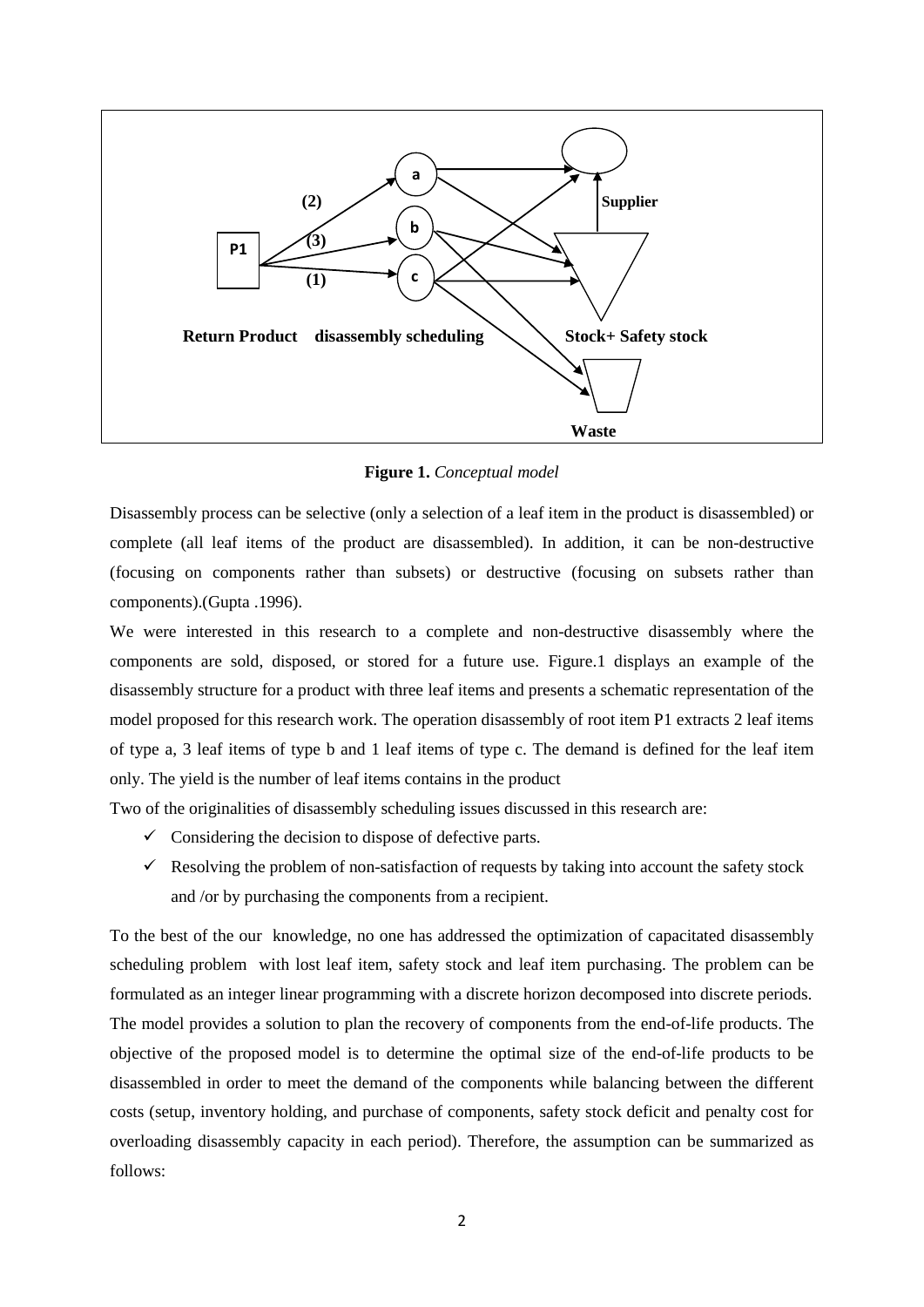- The demands of the components are deterministic.
- The cost parameters are assumed to be constant.
- All the demand must be satisfied in each period.
- No break or delay of the demand is accepted.
- The initial inventory of the components in the first period of the horizon is zero.
- The components obtained may not all be in good condition to meet the demand and subsequently can be eliminated.
- There is no storage for the end-of-life products since products can be obtained once they are requested.
- The demand not satisfied by the disassembly operation can be satisfied by the safety stock and / or the purchase of components from a recipient.

To show the effectiveness of the integer programming model suggested in this paper, we generated 90 problem 10 of which were randomly generated for each combination of three levels of the number of components (10, 20, 30) and three levels of that of the periods (10, 20, and 30) . In the disassembly structures, the yield was generated from DU (2, 5). Here, DU (a,b) is the discrete uniform distribution with [a,b]. The costs of inventories were generated from DU (5, 10) while that of the deficit on the safety stock was generated from DU (15, 20). The capacity per period was fixed at 480. The Disassembly time was generated from DU (1, 4). The demand was generated from DU (0,150) and the safety stock was generated from DU(20,50).

The CPLEX 12.6 commercial software package was used to solve the integer programs. Actually, the program, which generates integer programming formulations, was coded in C and the test was carried out on a personal computer with an Intel® Pentium (R) processor CPU2020@2.4MHz 2.4 GHZ.

Table 1 summarizes the CPU seconds to obtain the optimal solutions required by CPLEX 12.5, which shows that most small-to-medium size test problems can be resolved in a reasonable amount of time.

The test results show that the integer programming model performance is getting worse as the number of leaf item and the number of periods increase. However, the performance depends greatly on the structure of the disassembly product.

It can be seen from this table that the problems can be solved within a reasonable number of computation times although there are some variances, depending on the problem data.